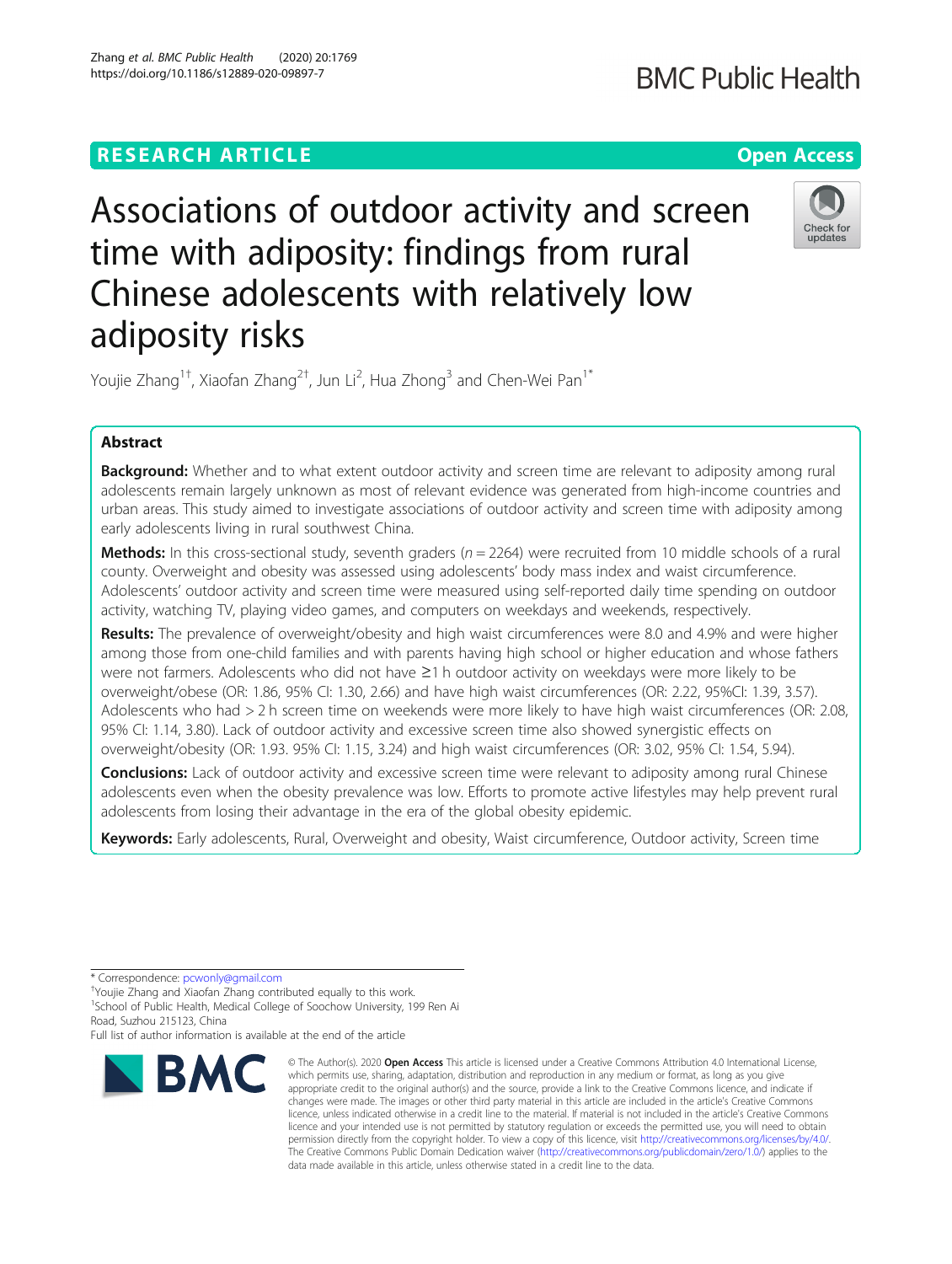# Background

Globally, childhood obesity affected about 124 million children and adolescents in 2016, and more than half of which were from low- and middle-income countries [[1](#page-7-0)]. Different from high-income countries, the prevalence of childhood obesity has been higher in urban areas than rural areas in low- and middle-income countries [\[2\]](#page-7-0). However, this urban-rural gap is closing as childhood obesity has been growing faster in rural areas than in urban areas. For example, in China, the estimated annual increases of childhood obesity between 2005 and 2010 were 9 and 4% among rural boys and girls as compared to 3 and 2% of urban boys and girls [\[3\]](#page-7-0). In 2015, the urban-rural gap was no longer statistically significant at the national level [[4](#page-7-0)]. This alarms the disappearing advantage in rural areas and calls for urgent efforts on preventing unhealthy weight gain among rural pediatric populations.

From an energy balance point of view, unhealthy weight gain results from long-term dynamics of positive balance between energy intake and expenditure [[5,](#page-7-0) [6](#page-7-0)]. Lifestyle behaviors that related to energy balance are modifiable risk factors of obesity. Physical inactivity and excessive screen time are two major aspects of sedentary lifestyles, which are associated with adiposity along with other detrimental health implications among the young [\[7\]](#page-7-0). Internationally, authoritative agencies and institutions have developed guidelines that recommend at least one hour of physical activity and no more than two hours of recreational screen time for school-aged children and adolescents [\[8](#page-7-0), [9](#page-7-0)]. These guidelines have been widely applied for assessing and managing sedentary behaviors. However, most of available evidence regarding childhood obesity and its relationships with sedentary behaviors came from highincome countries or relatively developed urban areas of low- and middle-income countries.

Outdoor activity is the most common form of physical activity engaged and promoted among Chinese youth [[10](#page-7-0)]. The government have initiated a "National Sunshine Sports for Million Students" program since 2007 [[11](#page-7-0)]. Rural adolescents have limited access to indoor sports facilities and are more likely to be physically active outdoor [[12](#page-7-0)]. A national survey of Chinese children aged 6–17 years ( $n = 62$ , 517) found that adolescents from rural areas spent more time in outdoor activities than their counterparts living in urban areas [\[13\]](#page-7-0). However, the China 2018 Report Card on physical activity for children and youth indicated that only 13.1% students reported being physically active at 60 min daily, whereas 92.9% students reported having 2 h of screen time or more per day [[14\]](#page-7-0). Despite of the concerning situation, whether and to what extent lack of outdoor activity and excessive screen time are relevant to unhealthy weight gain among rural Chinese children and adolescents remain largely unknown.

The influence of lifestyle behaviors on childhood obesity is complex and may vary under different socio-demoeconomic conditions. The rural-urban differences in the built environment, health and living resources and services challenge the over-extrapolation of associations between sedentary lifestyle and adiposity generated from highincome countries and urban areas to rural children and adolescents in low- and middle-income countries. Even though a number of studies have reported significant differences of physical activity and sedentary behaviors between rural and urban children and adolescents [[15](#page-7-0), [16](#page-7-0)], knowledge regarding the relationship between sedentary behaviors and childhood obesity in rural areas are limited. In order to guide effective and efficient preventions with limited resources, studies need to investigate how relevant and important of outdoor activity and screen time to obesity among rural children and adolescent in low- and middle-income countries.

In response to the urgent need for addressing the increasing threat of obesity among the young in less developed rural areas, this study focused on a population-based sample of seventh graders aged 12–15 years from a rural county in southwest China. The two primary aims were to 1) examine the prevalence of overweight/obesity, lack of outdoor activity  $(< 1 h per day)$  and excessive screen time  $(> 2$ h per day) and to 2) investigate associations of lack of outdoor activity and excessive screen time with overweight/ obesity. Generating findings directly from underrepresented rural adolescents would contribute to advocating more relevant and reliable public health efforts for tackling the obesity epidemic locally.

#### Methods

# Sample and study design

Participants were from Mojiang, a rural county in Yunnan province, China. This study applied a cross-sectional design and used a population-based approach to invite all seventh graders and their parents from all 10 middle schools in Mojiang county using text messages and phone calls. A previous publication described the sampling in detail [\[17](#page-7-0)]. The present study excluded students aged younger than 12 or older than 15 to ensure age-representativeness of typical seventh graders, which resulted in 2264 participants (90.2% of the local population). All students and their adult caregivers provided assent and consent prior to participation. The research team conducted data collection at each school for two to three days in September and October 2014. The current study included anthropometric measurements conducted by trained research assistants and a questionnaire survey completed by participants with their parents. Research assistants distributed the take-home survey at school, instructed the adolescents to take the survey with their parents, and checked data quality of each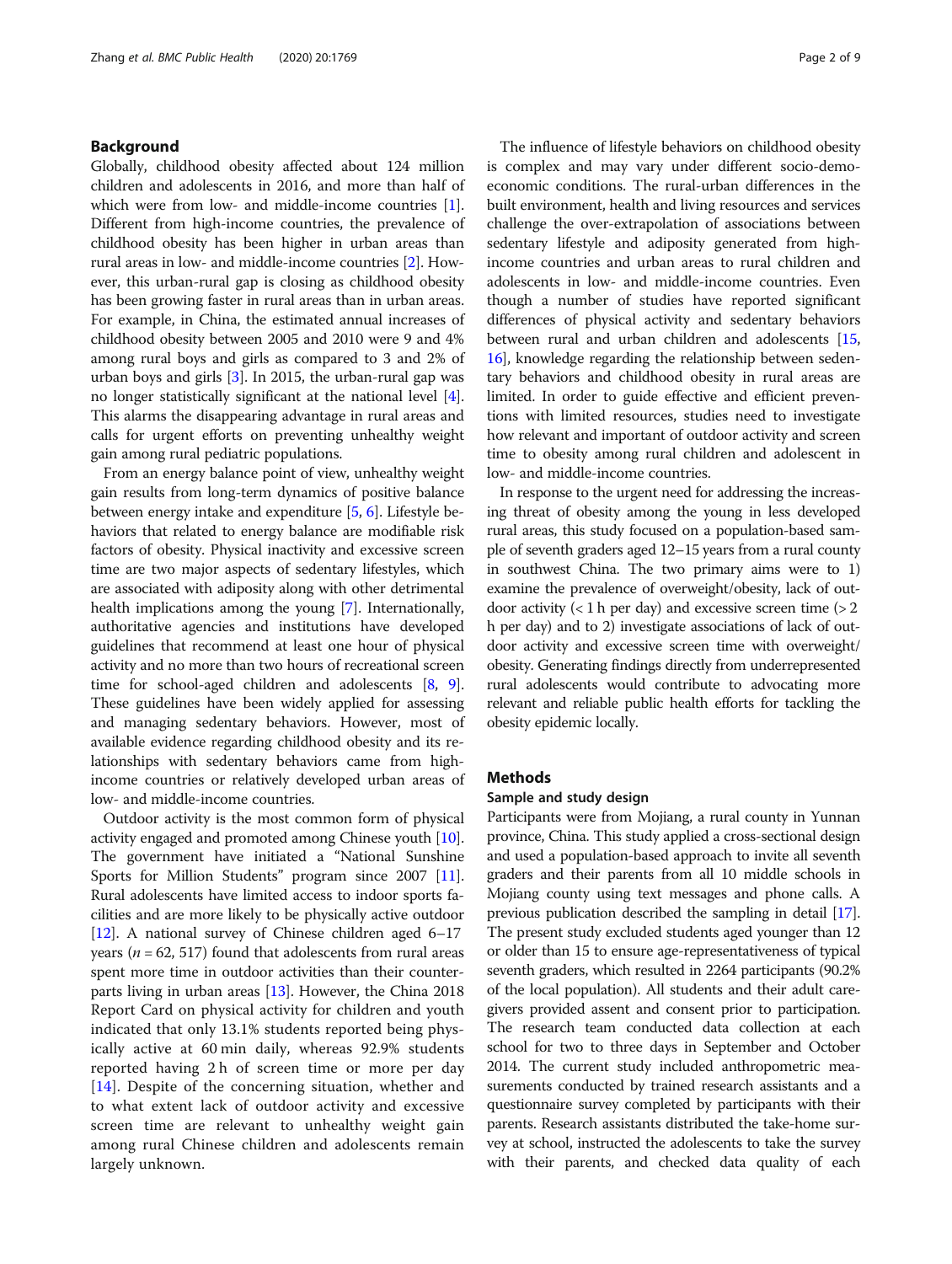returned survey. Adolescents or their parents were contacted to resolve missing responses and errors.

The study was conducted in accordance with the Declaration of Helsinki, and the protocol was approved by the Institutional Review Board of Kunming Medical University.

#### Anthropometric measures

This study used body mass index (BMI) as an indicator of general obesity and waist circumferences as an indicator of central obesity. Research assistants received training to follow a standard protocol designed for this study. Weight was measured using a digital scale to the nearest 0.1 kg. Height was measured using a wall-mounted stadiometer to the nearest 0.1 cm. Waist circumference was measured using an inelastic measuring tape to the nearest 0.1 cm. BMI was calculated using weight divided by height squared (kg/m<sup>2</sup>). Overweight ( $\geq 85$ th percentile and < 95th percentile) and obesity  $(≥ 95th$  percentile) were defined using the age- and sex-specific BMI reference for Chinese school-aged children and adolescents developed by the Working Group on Obesity in China [[18](#page-7-0)]. High waist circumference was defined as ≥90th percentile based on the age- and sex-specific reference of waist circumference for Chinese children and adolescents aged 7–18 years [\[19\]](#page-7-0).

# Questionnaire survey

Adolescents reported time spent on outdoor activity and screen time using a take-home survey. The survey items were from the World Health Organization myopia risk factor questionnaire that had been applied among Singaporean adolescents [\[20\]](#page-7-0). Adolescents reported daily outdoor activity on weekdays and weekends separately. Daily outdoor activity on weekdays was assessed using "from Monday to Friday, the average time of your daily outdoor activity is: (1) less than one hour; (2) one hour or more; and (3) no outdoor activity." The response options were recoded into 0.5, 1.5 and 0. Time of daily outdoor activity on weekends was assessed using "on weekends, the average time of your daily outdoor activity is: (1) less than one hour; (2) one to two hours; (3) two to three hours; (4) three hours or more; and (5) no outdoor activity". The response options were recoded into 0.5, 1.5, 2.5, 3.5, and 0. Time of daily outdoor activity was calculated using weighted average of daily hours on weekdays and weekends. Based on the recommendation of having one hour or more daily physical activity, adolescents' weekday, weekend and weighted average outdoor activity were categorized into  $< 1$  h and  $\ge 1$  h, respectively.

Adolescents reported the average time that they spent on watching television, video games and computers on weekdays and weekends, respectively. The survey items were adapted from measures of children and adolescents' screen-based behaviors in United States [\[21](#page-7-0), [22](#page-7-0)], which have been translated and applied among Chinese adolescents [\[23\]](#page-7-0). The response options for each item were (1) less than half hour, (2) half hour to one hour, (3) one hour to two hours; (4) two to three hours; (5) more than three hours, and (6) none. These options were recoded into 0.3, 0.8, 1.3, 2.3, 3.3, and 0. Total screen time was summed from the three types of activities on weekdays and weekends, respectively. Daily screen time was calculated using weighted average of daily hours on weekdays and weekends. Based on the recommendation of limiting daily recreational screen time to  $\leq 2$  h, adolescents' weekday, weekend, and weighted average screen time were categorized into  $\leq 2$  h and  $> 2$  h, respectively.

The survey also contained questions asking adolescents to report frequencies of fruit intake and vegetable intake with the response options of everyday, often, sometimes, seldom and unknown and to write down the numbers of hours and minutes that they usually sleep in a day.

#### Sociodemographic measurements

Adolescents reported their date of birth, sex, ethnicity, and number of siblings. Parents reported their education and occupation using the take-home survey. Adolescents' age was calculated using date of birth and date of survey, and other sociodemographic items were recoded as binary variables.

#### Statistical analysis

Statistical analyses were performed using SAS 9.4 (Cary, North Carolina, United States). Descriptive analyses (count, frequency, mean, standard deviation, etc.) were performed on all variables. Listwise deletion was used to address missing data in each analysis. T-tests were used to compare age differences by adolescents' weight status (overweight/obese or not) and waist circumference (high or not). Chi-squares were used to examine differences in the prevalence of overweight/obesity and high waist circumferences by adolescents' sex (boy vs. girl), being the single child (or not), ethnic minority (or not), parents' highest education attainment (< high school vs.  $\geq$  high school), fathers' occupation (farmer vs. non-farmer), as well as adolescents' outdoor activity  $(< 1 h vs. \ge 1 h)$  and screen time  $(≤ 2 h vs. > 2 h)$ . Furthermore, logistic regressions were performed to investigate odds ratios of overweight/obesity and high waist circumferences by adolescents' outdoor activity and screen time, respectively, after adjusting for adolescents' age, sex, being the single child, ethnic minority, frequencies of fruit intake and vegetable intake, sleep time  $(≥ 8 h per day or less)$ , parents' education, and fathers' occupation. Then, logistic models kept both adolescents' outdoor activity and screen time to examine joint effects on the prevalence of overweight/ obesity and high waist circumferences, respectively.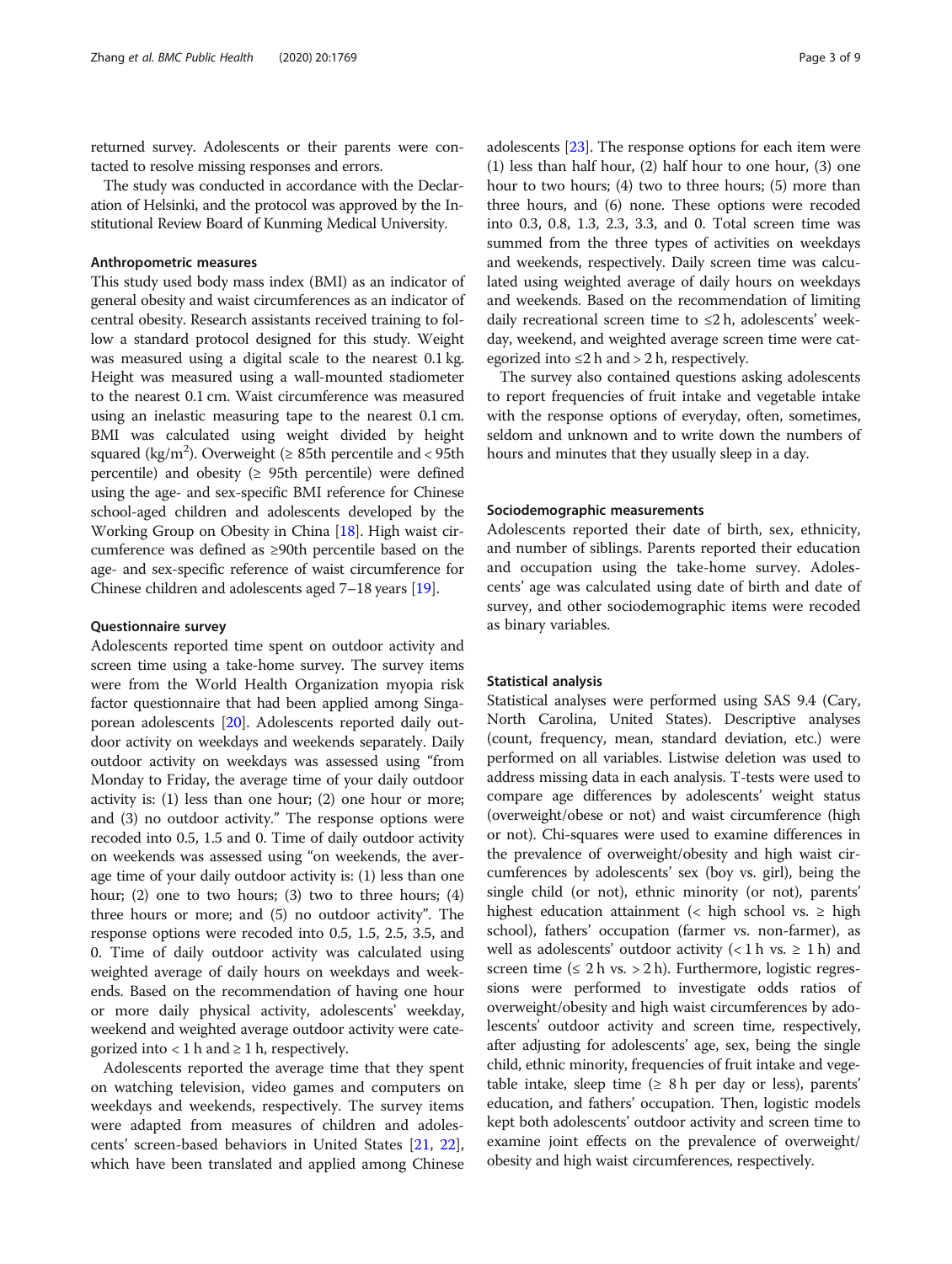# Results

Table 1 shows participants' sociodemographic characteristics. This sample of rural seventh graders had a mean age of 13.7 years old. About half of them were boys, less than a quarter were the single child, and the majority were from ethnic minority groups. Most of their parents' highest education attainment were below high school and about 60% of their fathers were farmers. The prevalence of overweight/obesity and high waist circumferences were 8.0 and 4.9%, respectively. Adolescents who were older and without siblings and whose parents had higher education attainment and whose fathers were not farmers were more likely to be overweight and obese. Adolescents who were girls and without siblings and whose parents had higher education attainment and whose fathers were not farmers were more likely to have high waist circumferences.

Table [2](#page-4-0) demonstrates participants' outdoor activity and screen time. Percentages of adolescents who had < 1 h daily outdoor activity were 43.7, 24.8 and 30.5% on weekdays, weekends, and weighted average days, respectively. Percentages of adolescents who had > 2 h daily screen time were 45.0, 68.9, and 52.4% on weekdays, weekends, and weighted average days, respectively. Prevalence of overweight/obesity was higher among adolescents who had < 1 h outdoor activity than those who had ≥1 h outdoor activity on weekdays (10.1% vs. 6.4%,  $p < .001$ ) or weighted average days (10.9% vs. 6.8%,  $p =$ .001). Prevalence of high waist circumference was higher among adolescents who had  $\langle 1 \rangle$  and  $\langle 1 \rangle$  and  $\langle 1 \rangle$  activity than those who had ≥1 h outdoor activity on weekdays  $(6.6%$ vs. 3.7%,  $p = .002$ ) or weighted average days (6.8% vs. 4.1%,  $p = .006$ ). Prevalence of high waist circumferences was also higher among adolescents who had > 2 h screen time than those had  $\leq$ 2 h screen time on weekdays (6.0%) vs. 4.1%,  $p = 0.04$  or weekends (5.7% vs. 3.2%,  $p = 0.01$ ).

Table [3](#page-5-0) shows odds ratios of adolescents being overweight/obese and having high waist circumferences by whether being lack of outdoor activity and having excessive screen time. Adolescents were more likely to be overweight and obese when they did not have ≥1 h outdoor activity on weekdays (OR: 1.86, 95% CI: 1.30, 2.66) and weighted average days (OR: 1.95, 95% CI: 1.36, 2.80). Similarly, adolescents were more likely to have high waist circumferences when they did not have  $\geq 1$  h outdoor activity on weekdays (OR: 2.22, 95% CI: 1.39, 3.57) and weighted average days (OR: 2.15, 95% CI: 1.36, 3.41). In terms of screen time, adolescents were more likely to have high waist circumferences when they had excessive screen time on weekends (OR: 2.08, 95% CI: 1.14, 3.80).

Figure [1](#page-6-0) shows the joint effects of weighted daily outdoor activity and screen time on adolescents' weight status and waist circumference. Adolescents who did not meet both recommendations  $(≥ 1 h of weighted daily)$ outdoor activity and  $\leq 2$  h of weighted daily screen time) had an increased risk of overweight/obesity than those met both recommendations (OR: 1.93. 95% CI: 1.15, 3.24). Similarly, adolescents who did not meet both recommendations had an increased risk of high waist

|  | <b>Table 1</b> Sociodemographic characteristics of the total sample and by weight status and waist circumference ( $n = 2264$ ) |  |  |  |  |  |  |  |
|--|---------------------------------------------------------------------------------------------------------------------------------|--|--|--|--|--|--|--|
|--|---------------------------------------------------------------------------------------------------------------------------------|--|--|--|--|--|--|--|

|                    | All            | <b>Weight Status</b> |                        | p <sup>a</sup> | <b>Waist Circumference</b> |                        | p <sup>a</sup> |
|--------------------|----------------|----------------------|------------------------|----------------|----------------------------|------------------------|----------------|
|                    |                | < 85th percentile    | $\geq$ 85th percentile |                | < 90th percentile          | $\geq$ 90th percentile |                |
| Age                | $13.7 \pm 0.7$ | $13.7 \pm 0.7$       | $13.6 \pm 0.7$         | .040           | $13.7 \pm 0.7$             | $13.7 \pm 0.7$         | .715           |
| Sex                |                |                      |                        |                |                            |                        |                |
| Boys               | 1164 (51.4%)   | 1074 (92.3%)         | 90 (7.7%)              | .635           | 1121 (96.3%)               | 43 (3.7%)              | .006           |
| Girls              | 1100 (48.6%)   | 1009 (91.7%)         | 91 (8.3%)              |                | 1032 (93.8%)               | 68 (6.2%)              |                |
| Single child       |                |                      |                        |                |                            |                        |                |
| No                 | 1741 (78.0%)   | 1626 (93.4%)         | 115 (6.6%)             | < .001         | 1670 (95.9%)               | 71 (4.1%)              | .002           |
| Yes                | 490 (22.0%)    | 430 (87.8%)          | 60 (12.2%)             |                | 453 (92.5%)                | 37 (7.6%)              |                |
| Minority           |                |                      |                        |                |                            |                        |                |
| <b>No</b>          | 387 (17.1%)    | 354 (91.5%)          | 33 (8.5%)              | .672           | 370 (95.6%)                | 17 (4.4%)              | .610           |
| Yes                | 1877 (82.9%)   | 1729 (92.1%)         | 148 (7.9%)             |                | 1783 (95.0%)               | 94 (5.0%)              |                |
| Parent education   |                |                      |                        |                |                            |                        |                |
| < high school      | 1678 (77.6%)   | 1567 (93.4%)         | 111 (6.6%)             | < .001         | 1610 (96.0%)               | 68 (4.1%)              | .001           |
| $\geq$ high school | 485 (22.4%)    | 424 (87.4%)          | 61 (12.6%)             |                | 447 (92.2%)                | 38 (7.8%)              |                |
| Fathers' work      |                |                      |                        |                |                            |                        |                |
| Not farmer         | 876 (39.3%)    | 778 (88.8%)          | 98 (11.2%)             | < .001         | 818 (93.4%)                | 58 (6.6%)              | .004           |
| Farmer             | 1352 (60.7%)   | 1271 (94.0%)         | 81 (6.0%)              |                | 1299 (96.1%)               | 53 (3.9%)              |                |

Comparisons were made using between-group t-tests and Chi-square tests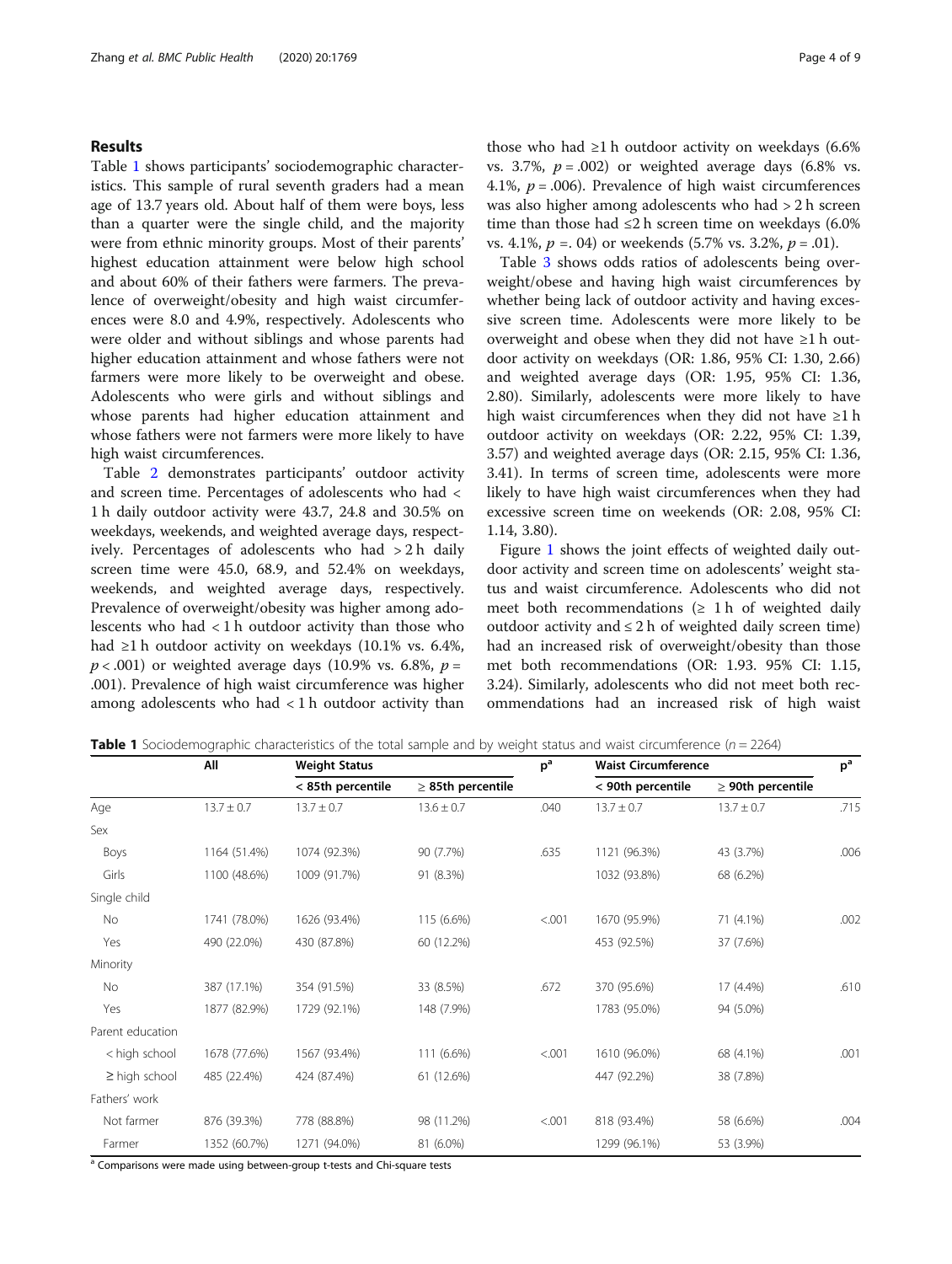<span id="page-4-0"></span>

| <b>Table 2</b> Outdoor activity and screen time of the total sample and by weight status and waist circumference ( $n = 2264$ ) |  |
|---------------------------------------------------------------------------------------------------------------------------------|--|
|                                                                                                                                 |  |

|                     | All                               | <b>Weight Status</b> |                        | $p^a$ | <b>Waist Circumference</b> |                        | $p^a$ |  |
|---------------------|-----------------------------------|----------------------|------------------------|-------|----------------------------|------------------------|-------|--|
|                     |                                   | < 85th percentile    | $\geq$ 85th percentile |       | < 90th percentile          | $\geq$ 90th percentile |       |  |
|                     | Outdoor activity-weekday          |                      |                        |       |                            |                        |       |  |
| $\geq 1 h$          | 1260 (55.7%)                      | 1180 (93.7%)         | 80 (6.4%)              | .001  | 1214 (96.4%)               | 46 (3.7%)              | .002  |  |
| < 1 h               | 990 (43.7%)                       | 890 (89.9%)          | 100 (10.1%)            |       | 925 (93.4%)                | 65 (6.6%)              |       |  |
|                     | Outdoor activity-weekend          |                      |                        |       |                            |                        |       |  |
| $\geq$ 1 h          | 1676 (74.0%)                      | 1542 (92.0%)         | 134 (8.0%)             | .886  | 1597 (95.3%)               | 79 (4.7%)              | .446  |  |
| < 1 h               | 562 (24.8%)                       | 516 (91.8%)          | 46 (8.2%)              |       | 531 (94.5%)                | 31 (5.5%)              |       |  |
|                     | Outdoor activity-weighted average |                      |                        |       |                            |                        |       |  |
| $\geq$ 1 h          | 1540 (68.0%)                      | 1435 (93.2%)         | 105 (6.8%)             | .001  | 1477 (95.9%)               | 63 (4.1%)              | .006  |  |
| < 1 h               | 691 (30.5%)                       | 616 (89.2%)          | 75 (10.9%)             |       | 644 (93.2%)                | 47 (6.8%)              |       |  |
| Screen time-weekday |                                   |                      |                        |       |                            |                        |       |  |
| $\leq$ 2 h          | 1218 (53.8%)                      | 1132 (92.9%)         | 86 (7.1%)              | .089  | 1168 (95.9%)               | 50 (4.1%)              | .041  |  |
| >2 h                | 1018 (45.0%)                      | 926 (91.0%)          | 92 (9.0%)              |       | 957 (94.0%)                | $61(6.0\%)$            |       |  |
| Screen time-weekend |                                   |                      |                        |       |                            |                        |       |  |
| $\leq$ 2 h          | 682 (30.1%)                       | 636 (93.3%)          | 46 (6.7%)              | .151  | 660 (96.8%)                | 22 (3.2%)              | .013  |  |
| >2 h                | 1559 (68.9%)                      | 1426 (91.5%)         | 133 (8.5%)             |       | 1470 (94.3%)               | 89 (5.7%)              |       |  |
|                     | Screen time-weighted average      |                      |                        |       |                            |                        |       |  |
| $\leq$ 2 h          | 1036 (45.8%)                      | 963 (93.0%)          | 73 (7.1%)              | .119  | 993 (95.9%)                | 43 (4.2%)              | .088  |  |
| > 2 h               | 1187 (52.4%)                      | 1082 (91.2%)         | 105 (8.9%)             |       | 1119 (94.3%)               | 68 (5.7%)              |       |  |

<sup>a</sup> Comparisons were made using Chi-square tests

circumferences than those met both recommendations (OR: 3.02, 95% CI: 1.54, 5.94).

#### **Discussion**

Unlike previous research of childhood obesity that primarily conducted in economically developed countries and areas, this study exclusively focused on an underrepresented sample of early adolescents who were predominantly ethnic minorities living in rural southwest China. The study findings characterized the prevalence of overweight and obesity and high waist circumferences by key socio-demographic characteristics and demonstrated that not meeting the activity guidelines were associated with greater risks of childhood obesity.

Compared with rural school-aged children enrolled in the China Health and Nutrition Survey during a similar period, this sample had a substantially lower prevalence of overweight and obesity (19.2% vs. 8.0%) [\[4](#page-7-0)]. This finding may reflect the decreasing gradient of childhood obesity from northeast to southwest regions of China [[24,](#page-7-0) [25\]](#page-7-0). It also indicated that the study participants may be from areas with a low prevalence of childhood obesity. Despite of this favoring obesity disparity, this sample demonstrated similar sociodemographic correlates of obesity that represented greater purchasing power as school-aged students living in urban China [[26](#page-7-0)]. At the national level, panel analysis of 1985–2014 Chinese National Surveys on Students' Constitution and Health

found that increases in students' weight were associated with per capital disposable income, and this positive association has increased persistently over the past 30 years [[27](#page-7-0)]. At local level, findings from this study further indicated that adolescents from families with improved economic conditions may face greater risks in unhealthy weight gain.

Different from national data that showed greater obesity risk among boys than girls [\[4](#page-7-0)], this study found similar prevalence of overweight and obesity in both sexes. Moreover, the prevalence of high waist circumferences was higher in girls than in boys. This may attribute to sex differences in the growth patterns of body fat [\[28](#page-7-0)]. In general, childhood overweight and obesity in this sample of rural adolescents was characterized by a low prevalence with similar risks in boys and girls and higher risks in those from families with relatively higher socioeconomic status.

Outdoor time is positively associated with children's physical activity and cardiorespiratory fitness [[29](#page-7-0)]. In the present study, greater risks of overweight and obesity and high waist circumferences were consistently associated with having < 1 h of outdoor activities on weekdays and weighted average days, but not on weekends. The majority of these rural adolescents reported having adequate outdoor activity on weekends, which may lower the sensitivity to differentiate the potential effect of overall outdoor activity on adiposity. Nevertheless, outdoor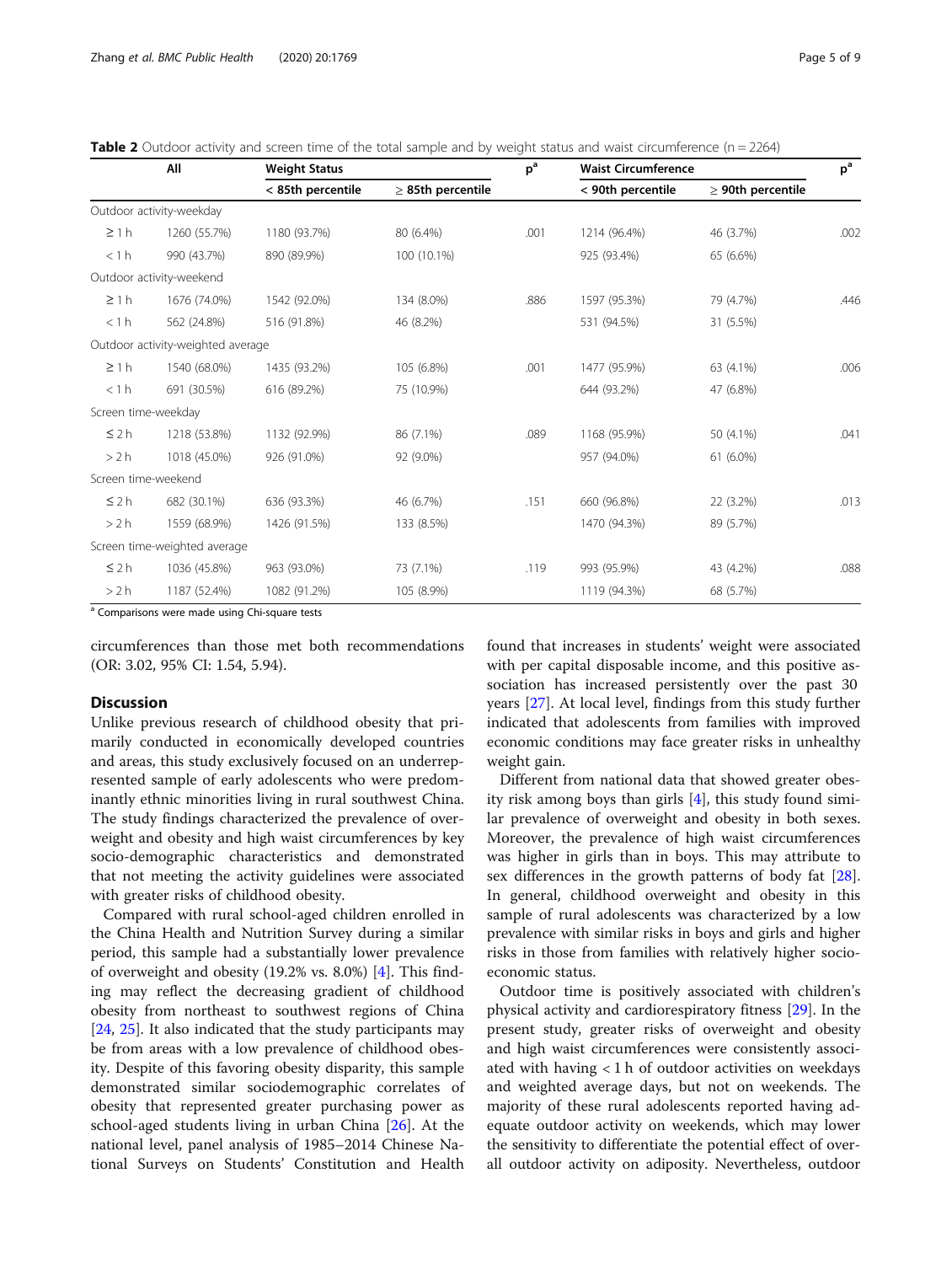<span id="page-5-0"></span>Table 3 Binary logistic regressions between adolescents' weight status and waist circumferences and outdoor activity and screen time  $(n = 2264)$ 

|                                | Overweight/obesity   |                                           | High waist circumference |                   |  |
|--------------------------------|----------------------|-------------------------------------------|--------------------------|-------------------|--|
|                                | OR                   | 95% CI                                    | <b>OR</b>                | 95% CI            |  |
| Outdoor activity-weekday       |                      |                                           |                          |                   |  |
| $\geq$ 1 h                     | reference            |                                           | reference                |                   |  |
|                                |                      | $< 1 h$ 1.86 (1.30, 2.66)**               | 2.22                     | $(1.39, 3.57)$ ** |  |
| Outdoor activity-weekend       |                      |                                           |                          |                   |  |
|                                | $\geq 1$ h reference |                                           | reference                |                   |  |
|                                |                      | $< 1 h$ 1.31 (.87, 1.95)                  | 1.45                     | (.88, 2.40)       |  |
| Outdoor activity-daily average |                      |                                           |                          |                   |  |
|                                | $\geq 1 h$ reference |                                           | reference                |                   |  |
|                                |                      | $< 1 h$ 1.95 $(1.36, 2.80)$ <sup>**</sup> | 2.15                     | $(1.36, 3.41)$ ** |  |
| Screen time-weekday            |                      |                                           |                          |                   |  |
|                                | $\leq$ 2 h reference |                                           | reference                |                   |  |
|                                |                      | $> 2 h$ 1.15 (.81, 1.65)                  | 1.46                     | (.93, 2.32)       |  |
| Screen time-weekend            |                      |                                           |                          |                   |  |
|                                | $\leq$ 2 h reference |                                           | reference                |                   |  |
|                                |                      | $> 2 h$ 0.96 (.64, 1.43)                  | 2.08                     | $(1.14, 3.80)^*$  |  |
| Screen time-daily average      |                      |                                           |                          |                   |  |
|                                | $\leq$ 2 h reference |                                           | reference                |                   |  |
| >2 h                           | 0.94                 | (.65, 1.36)                               | 1.31                     | (.81, 2.11)       |  |

Covariates include adolescents' age, sex, being the single child, ethnic minority, frequencies of fruit intake and vegetable intake, sleep time  $(≥ 8 h per)$ day or not), parents' education, and fathers' occupation.  $* p < .05$ ,  $** p < .01$ 

activity on weekdays appeared to be an important indicator of overweight and obesity risk. A meta-analysis of four previous studies comparing meeting ≥1 h physical activity recommendation on weekdays and weekends found that Chinese students tended to be more active on weekdays than weekends [\[16\]](#page-7-0). This may because that the Chinese central government set national physical education guidelines for primary and sedentary schools [\[30\]](#page-7-0), and students are more likely to have access to sport facilities during school days. Furthermore, the Youth Study of 2016 Physical Activity and Fitness in China showed that urban school students reported spending more time in moderate- to vigorous-physical activity than rural students [[31](#page-7-0)]. Seventh graders in the present study were less active during school days than weekend, which may be due to the lack of adequate opportunities to be physically active during school days. This indicated a potential need to strengthen the implementation of national physical education guidelines and the promotion of outdoor activity in rural schools.

Studies investigating the impact of sedentary behaviors on pediatric adiposity often yielded inconsistent findings because the effect is hard to isolate from changes of other energy balance-related behaviors such as physical activity and dietary intake [[32](#page-8-0)]. Similarly, this study only found

that excessive screen time on weekends was associated with high waist circumferences. During weekdays, Chinese students generally spend most of their time on schoolwork due to the academic burden [[33](#page-8-0)], which may weaken the obesogenic effect from the competing relationship between outdoor activity and screen time. However, when adolescents have more free time on weekend, their habitual choice of screen time over outdoor activity could contribute to long-term energy imbalance and weight gain. Regardless of the weekday-weekend discrepancies, this study demonstrated a consistent synergistic effect of lack of outdoor activity and excessive screen time on adolescents' BMI status and waist circumferences. This finding suggests a potential need to promote active lifestyle for obesity prevention even among rural Chinese adolescents with a relatively low obesity prevalence.

The current study sample not only came from rural China but also predominantly consisted of ethnic minorities. Previous studies reported ethnicity variations in overweight and obesity among Chinese children and adolescents [[34](#page-8-0), [35](#page-8-0)]. However, factors associated with the ethnicity variations were not fully examined. Genetic susceptibility of excessive weight gain has been identified in Uyghur and Kazak Chinese living in Xinjiang, China [[36](#page-8-0)]. Dietary cultures may contribute to the increased obesity risk in Mongolian and Manchu Chinese [\[37\]](#page-8-0). Even though the obesity risk among youth from ethnic groups of current study has been significantly lower than that of Han Chinese, their prevalence of overweight and obesity has been steadily increasing [\[35\]](#page-8-0), which indicates the significant influence from modern lifestyles of the nutrition transition. As findings from the current study suggest, the favorable ethnicity variations in overweight and obesity among the current sample of minority youth may not compete with the influence of sedentary lifestyles.

The major limitation of this study was the crosssectional design which does not support causality. Thus, this study cannot answer the question of whether a sedentary lifestyle contributes to adiposity or high BMI and waist circumferences make adolescents less active. This issue could be resolved by intervention studies examining the effect of promoting an active lifestyle by meeting the activity recommendations. In addition, the use of selfreported outdoor activity and screen time may introduce response bias due to memory errors and social desirability. Measurements using accelerometer and other wearable devices should be encouraged, although its administration at a large scale is a challenge. Combining objective and subjective measures by using accelerometer data from a subgroup of target population as calibrations could be a feasible alternative [[38\]](#page-8-0). The confounding factors adjusted in the logistic models included socio-demographic factors, adolescents' frequencies of fruit intake and vegetable intake, and sleep time. Other potential confounders, such as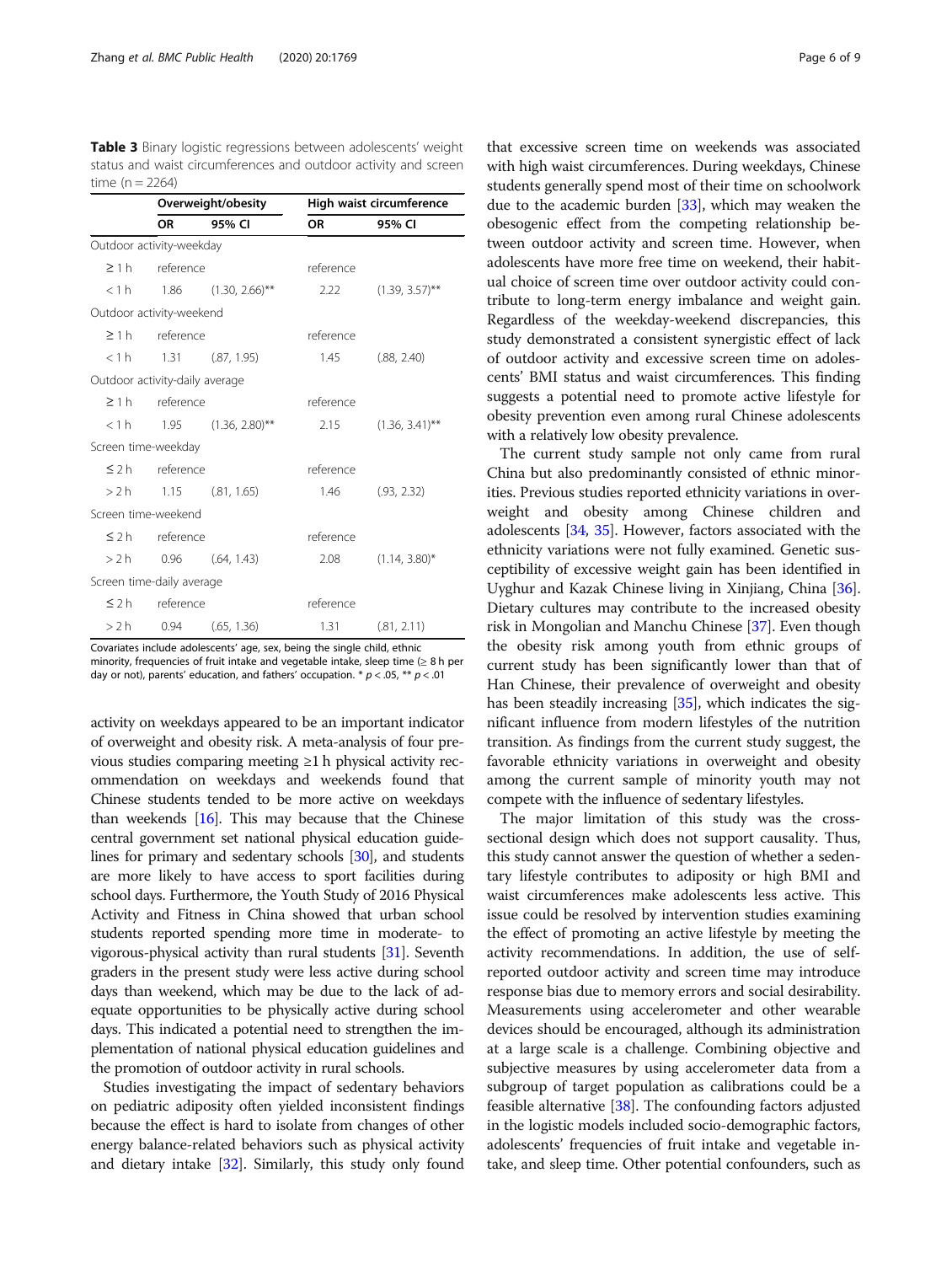<span id="page-6-0"></span>

intake of energy-dense food, were not adjusted. The current study also assumed participants from regular schools to be general healthy and did not screen for health conditions that may influence adiposity. Moreover, cautions should be made when trying to generalize findings from this study to a different group of adolescents.

# Conclusions

Rural adolescents from southwest china had a relatively low prevalence of childhood obesity yet was subjected to similar sociodemographic disparities as adolescents living in urban or developed areas. Sedentary lifestyle was associated with overweight and obesity and high waist circumferences, which may attribute to the synergistic

effect of lack of outdoor activity and excessive screen time. Findings from this study suggested potential strategies to promote healthy active lifestyle among rural adolescents. These include ensuring students have adequate outdoor activity during weekdays by strengthening the implementation of national physical education guidelines and preventing students having excessive screen time on weekends by engaging familial supports.

# Abbreviations

BMI: Body mass index; OR: Odds ratio; CI: Confidence interval

#### Acknowledgements

We would like to express our sincere appreciation to all the adolescents and parents participated in the study. We also thank the school teachers, staff and research assistants for their support.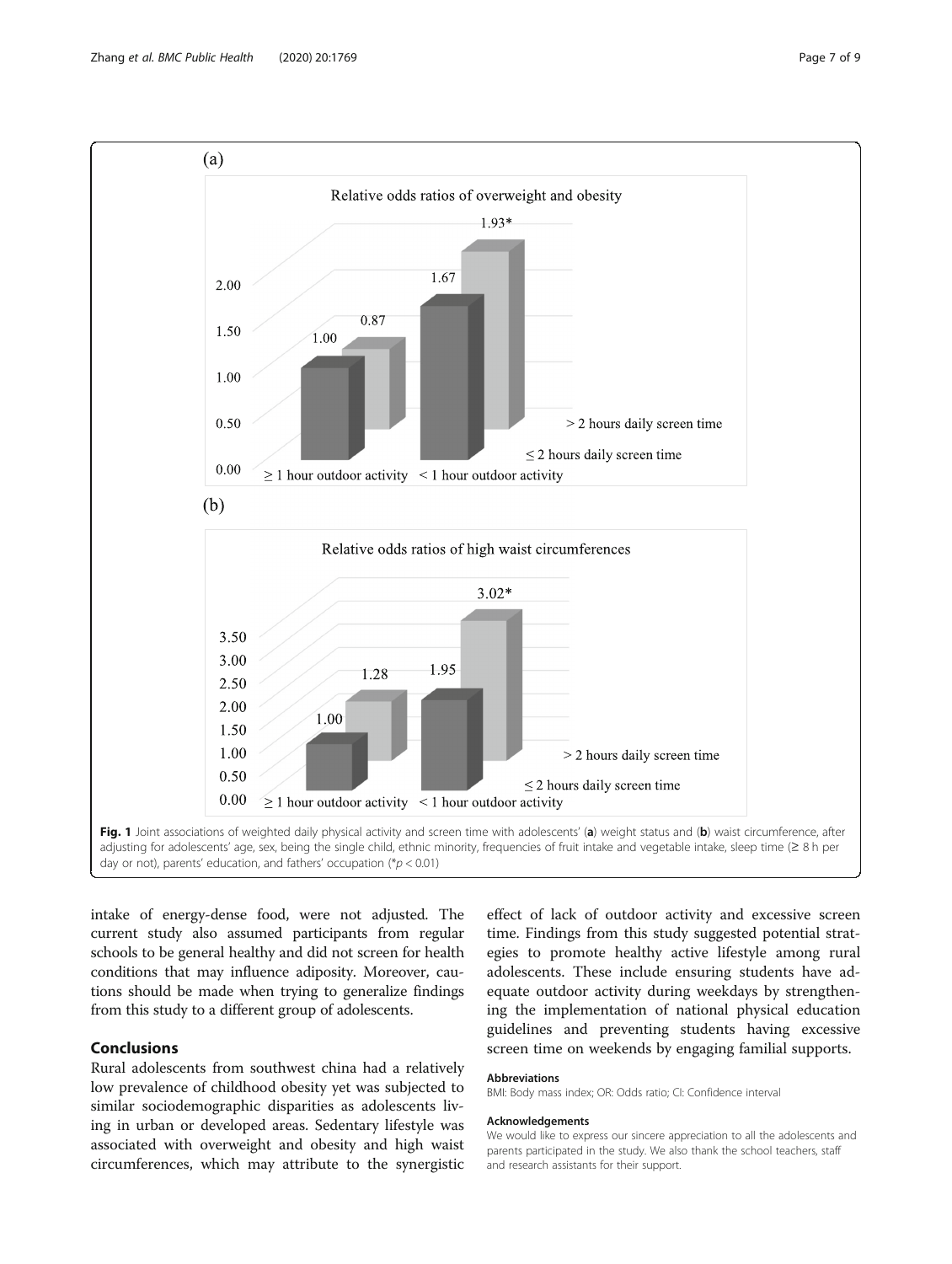#### <span id="page-7-0"></span>Authors' contributions

Conceptualization, Y.Z. and C.W.P.; methodology, Y.Z. and X.Z.; formal analysis, Y.Z.; investigation, X.Z., J. L and H.Z.; resources, X.Z. and H.Z.; data curation, X.Z. and H.Z.; writing—original draft preparation, Y.Z.; writing—review and editing, X.Z. and C.W.P.; project administration, C.W.P, X.Z. and J.L.; funding acquisition, C.W.P. and J.L. All authors read and approved the final manuscript.

#### Funding

This work was supported by the National Natural Science Foundation of China under [grant numbers: 81502824, 81773449 and 81560169] and the Association Foundation Program of Yunnan Province Science and Technology Department and Kunming Medical University [grant number: 2019FE001(− 096)]. These funding agencies had no role in study design, data collection and analysis, decision to publish, or preparation of the manuscript.

#### Availability of data and materials

Relevant data and material will be available from the corresponding author upon request.

#### Ethics approval and consent to participate

Ethics committee approval was obtained from the Institutional Review Board of Kunming Medical University. We carried out the study according to the tenets of the Declaration of Helsinki involving human participants and the approved guidelines. Additionally, we obtained written informed consents from at least one parent or legal guardian of each participant.

#### Consent for publication

Not applicable.

#### Competing interests

Prof. Chen-Wei Pan is a member of the editorial board of BMC Public Health. The other authors declare that they have no competing interests.

#### Author details

<sup>1</sup>School of Public Health, Medical College of Soochow University, 199 Ren Ai Road, Suzhou 215123, China. <sup>2</sup>Department of Ophthalmology, the Second People's Hospital of Yunnan Province, Kunming 650021, China. <sup>3</sup>Department of Ophthalmology, the First Affiliated Hospital of Kunming Medical University, Kunming 650032, China.

### Received: 5 January 2020 Accepted: 16 November 2020 Published online: 23 November 2020

#### References

- 1. Bentham J, Di Cesare M, Bilano V, Bixby H, Zhou B, Stevens GA, et al. Worldwide trends in body-mass index, underweight, overweight, and obesity from 1975 to 2016: a pooled analysis of 2416 population-based measurement studies in 128·9 million children, adolescents, and adults. Lancet. 2017;390(10113):2627–42.
- 2. Popkin BM, Slining MM. New dynamics in global obesity facing low- and middle-income countries. Obes Rev. 2013;14(S2):11–20.
- 3. Sun H, Ma Y, Han D, Pan C-W, Xu Y. Prevalence and trends in obesity among China's children and adolescents, 1985-2010. PLoS One. 2014;9(8): e105469. [https://doi.org/10.1371/journal.pone.0105469.](https://doi.org/10.1371/journal.pone.0105469)
- 4. Zhang J, Wang H, Wang Z, Du W, Su C, Jiang H, et al. Prevalence and stabilizing trends in overweight and obesity among children and adolescents in China, 2011-2015. BMC Public Health. 2018;18(1):1–7.
- Romieu I, Dossus L, Barquera S, Blottière HM, Franks PW, Gunter M, et al. Energy balance and obesity: what are the main drivers? Cancer Causes Control. 2017;28(3):247–58.
- 6. Hall KD, Heymsfield SB, Kemnitz JW, Klein S, Schoeller DA, Speakman JR. Energy balance and its components: implications for body weight regulation. Am J Clin Nutr. 2012;95(4):989–94.
- 7. Carson V, Hunter S, Kuzik N, Gray CE, Poitras VJ, Chaput JP, et al. Systematic review of sedentary behaviour and health indicators in school-aged children and youth: an update. Appl Physiol Nutr Metab. 2016;41(6):S240–65.
- World Health Organization. Global Recommendations on physical activity for health. WHO Press; 2010. [https://www.who.int/publications/i/item/](https://www.who.int/publications/i/item/9789241599979) [9789241599979](https://www.who.int/publications/i/item/9789241599979).
- 9. Tremblay MS, Carson V, Chaput J-P, Connor Gorber S, Dinh T, Duggan M, et al. Canadian 24-hour movement guidelines for children and youth: an integration of physical activity, sedentary behaviour, and sleep. Appl Physiol Nutr Metab. 2016;41(6 (Suppl. 3)):S311–27.
- 10. Si Q, Cardinal BJ. The health impact of air pollution and outdoor physical activity on children and adolescents in mainland China. J Pediatr. 2017;180:251–5.
- 11. China Department of Education. [Announcement about the National Sunshine Sports for Million Students program]. 2006; [http://www.moe.gov.cn/srcsite/A1](http://www.moe.gov.cn/srcsite/A17/moe_938/s3276/200612/t20061220_80870.html;) [7/moe\\_938/s3276/200612/t20061220\\_80870.html;](http://www.moe.gov.cn/srcsite/A17/moe_938/s3276/200612/t20061220_80870.html;) Accessed 2020/09/27.
- 12. Li K, Nie P, Wang Q, Liu W. A study on youth sports life styles in frontier rural regions of Yunnan. J Wenshan Univ. 2016;29(3):50–5.
- 13. Luo J, Cao M, Sun F, Shi B, Wang X, Jing J. Association between outdoor activity and insufficient sleep in Chinese school-aged children. Med Sci Monit. 2020;26(e921617):1–10.
- 14. Liu Y, Tang Y, Cao ZB, Zhuang J, Zhu Z, Wu XP, et al. Results from the China 2018 report card on physical activity for children and youth. J Exerc Sci Fit. 2019;17(1):3–7.
- 15. Liu JH, Jones SJ, Sun H, Probst JC, Merchant AT, Cavicchia P. Diet, physical activity, and sedentary behaviors as risk factors for childhood obesity: an urban and rural comparison. Child Obes. 2012;8(5):440–8.
- 16. Wang N, He J, Wang Z, Miao R, Leslie E, Xu F. The prevalence of sufficient physical activity among primary and high school students in mainland China: a systematic review and meta-analysis. Public Health. 2018;163:67–75.
- 17. Pan CW, Wu RK, Wang P, Li J, Zhong H. Reduced vision, refractive errors and health-related quality of life among adolescents in rural China. Clin Exp Optom. 2018;101(6):758–63.
- 18. Ji C-Y, Cooperat. Body mass index reference for screening overweight and obesity in Chinese school-age children. Biomed Environ Sci. 2005;18(1):390–400.
- 19. Ma G, Ji C, Ma J, Mi J, Rita YS, Xiong F, et al. Waist circumference reference values for screening cardiovascular risk factors in Chinese children and adolescents aged 7-18 years. Chin J Epidemiol. 2010;31(6):609–15.
- 20. Østbye T, Malhotra R, Wong H-B, Tan S-B, Saw S-M. The effect of body mass on health-related quality of life among Singaporean adolescents:results from the SCORM study. Qual Life Res. 2010;19(2):167-76. [https://doi.org/10.](https://doi.org/10.1007/s11136-009-9578-8) [1007/s11136-009-9578-8](https://doi.org/10.1007/s11136-009-9578-8).
- 21. Fulton JE, Wang X, Yore MM, Carlson SA, Galuska DA, Caspersen CJ. Television viewing, computer use, and bmi among U.S. children and adolescents. J Phys Act Health. 2009;6(s1):S28–35.
- 22. Utter J, Neumark-Sztainer D, Jeffery R, Story M. Couch potatoes or french fries: are sedentary behaviors associated with body mass index, physical activity, and dietary behaviors among adolescents? J Am Diet Assoc. 2003; 103(10):1298–305.
- 23. Zhu B, Chen X, Fu J, Wan Y, Tao F. Relationship between screen time and sub-health status among middle school students in four cities China. Chin J Prev Med. 2014;48(9):771–5.
- 24. Jia P, Xue H, Zhang J, Wang Y. Time trend and demographic and geographic disparities in childhood obesity prevalence in China—evidence from twenty years of longitudinal data. Int J Environ Res Public Health. 2017;14(4):1–9.
- 25. Chen TJ, Modin B, Ji CY, Hjern A. Regional, socioeconomic and urban-rural disparities in child and adolescent obesity in China: a multilevel analysis. Acta Paediatr. 2011;100(12):1583–9.
- 26. He W, James SA, Giovanna Merli M, Zheng H. An increasing socioeconomic gap in childhood overweight and obesity in China. Am J Public Health. 2014;104(1):14–22.
- 27. Gan X, Xu W, Yu K. Economic growth and weight of children and adolescents in urban areas: a panel data analysis on twenty-seven provinces in China, 1985–2014. Child Obes. 2020;16(2):86–93.
- 28. Guo B, Wu Q, Gong J, Xiao Z, Tang Y, Shang J, et al. Gender difference in body fat for healthy Chinese children and adolescents. Child Obes. 2016; 12(2):144–54.
- 29. Gray C, Gibbons R, Larouche R, et al. What Is the Relationship between outdoor time and physical activity, sedentary behaviour, and physical fitness in children? A systematic review. Int J Environ Res Public Health. 2015;12(6): 6455-74. [https://doi.org/10.3390/ijerph120606455.](https://doi.org/10.3390/ijerph120606455)
- 30. Ding H, Li Y, Wu X. A review of scholarly and research work in physical education in China during the first decade of the 21st century. Quest. 2014; 66(1):117–33.
- 31. Fan X, Cao ZB. Physical activity among Chinese school-aged children: national prevalence estimates from the 2016 physical activity and fitness in China—the youth study. J Sport Health Sci. 2017;6(4):388–94.